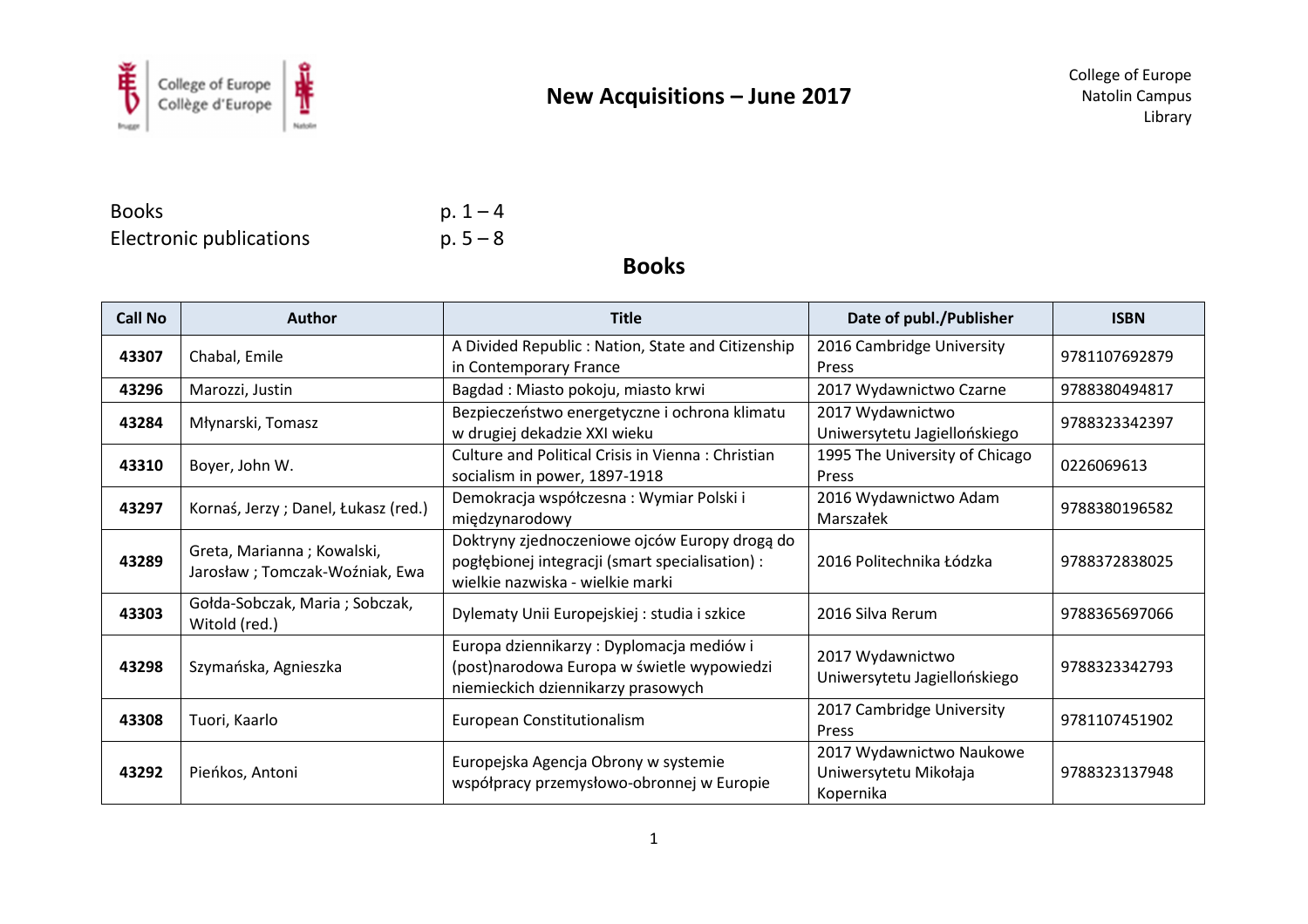

| <b>Call No</b> | <b>Author</b>                                                       | <b>Title</b>                                                                                                           | Date of publ./Publisher                                      | <b>ISBN</b>   |
|----------------|---------------------------------------------------------------------|------------------------------------------------------------------------------------------------------------------------|--------------------------------------------------------------|---------------|
| 43312          | Smith, Michael E.                                                   | Europe's Common Security and Defence Policy :<br>Capacity-Building, Experiential Learning, and<br>Institutional Change | 2017 Cambridge University<br>Press                           | 9781316625514 |
| 43311          | Camus, Jean-Yves ; Lebourg,<br><b>Nicolas</b>                       | Far-Right Politics in Europe                                                                                           | 2017 The Belknap Press of<br><b>Harvard University Press</b> | 9780674971530 |
| 43313          | Hadfield, Amelia ; Manners, Ian ;<br>Whitman, Richard G. (eds.)     | Foreign Policies of EU Member States : Continuity<br>and Europeanisation                                               | 2017 Routledge                                               | 9780415670067 |
| 43314          | Goodman, Sara Wallace                                               | Immigration and Membership Politics in Western<br>Europe                                                               | 2016 Cambridge University<br>Press                           | 9781107635852 |
| 43306          | Hill, Christopher ; Smith, Michael ;<br>Vanhoonacker, Sophie (eds.) | International Relations and the European Union                                                                         | 2017 Oxford University Press                                 | 9780198737322 |
| 43285          | Goździaszek, Łukasz                                                 | Internetowy system pozasądowego rozstrzygania<br>sporów konsumenckich w Unii Europejskiej                              | <b>2017 Difin</b>                                            | 9788380854420 |
| 43277          | Voltolini, Benedetta                                                | Lobbying in EU Foreign Policy-making: The case<br>of the Israeli-Palestinian conflict                                  | 2017 Routledge                                               | 9781138039018 |
| 43295          | Clark, Christopher                                                  | Lunatycy : Jak Europa poszła na wojnę w roku<br>1914                                                                   | 2017 Wydawnictwo<br>Akademickie Dialog                       | 9788380025844 |
| 43278          | Bernaciak, Magdalena (ed.)                                          | Market Expansion and Social Dumping in Europe                                                                          | 2017 Routledge                                               | 9781138716674 |
| 43286          | Marszałek-Kawa; Girzyński,<br>Zbigniew (red.)                       | Pogranicze cywilizacji: Współczesne wyzwania<br>Azji Centralnej i Kaukazu                                              | 2017 Wydawnictwo Adam<br>Marszałek                           | 9788380196438 |
| 43304          | Armstrong, Karen                                                    | Pola krwi: Religia i przemoc                                                                                           | 2017 WAB                                                     | 9788328026810 |
| 43309          | Boyer, John W.                                                      | Political Radicalism in Late Imperial Vienna :<br>Origins of the Christian social movement, 1848-<br>1897              | 1995 The University of Chicago<br>Press                      | 0226069567    |
| 43305          | Malinowski, Krzysztof (red.)                                        | Polskie elity polityczne wobec stosunków z<br>Niemcami w ramach Unii Europejskiej                                      | 2017 Instytut Zachodni                                       | 9788361736653 |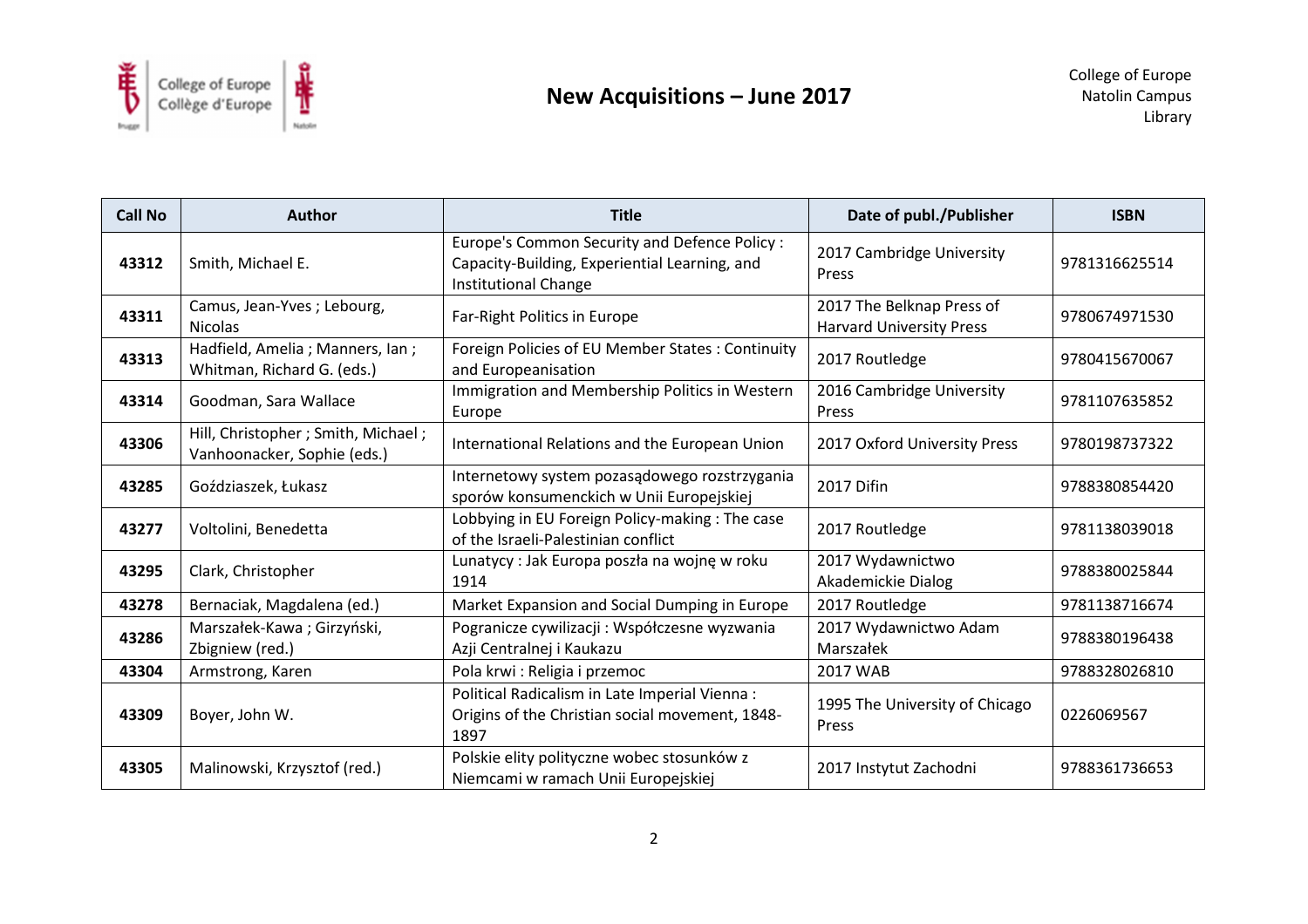

| <b>Call No</b> | <b>Author</b>                                            | <b>Title</b>                                                                                                          | Date of publ./Publisher                          | <b>ISBN</b>   |
|----------------|----------------------------------------------------------|-----------------------------------------------------------------------------------------------------------------------|--------------------------------------------------|---------------|
| 43293          | Pawlicka, Jolanta                                        | Procedura kładki jako uproszczony tryb zmiany<br>traktatów stanowiących podstawę Unii<br>Europejskiej                 | 2017 Wydawnictwo Sejmowe                         | 9788376664927 |
| 43294          | Oręziak, Leokadia (red.)                                 | Reforma strefy euro po kryzysie finansowym<br>2007-2009 i jej konsekwencje                                            | 2017 Oficyna Wydawnicza SGH                      | 9788380301344 |
| 43299          | Turkot, Marta                                            | Religia w nowoczesnym państwie<br>demokratycznym - szansa czy zagrożenie? :<br>Analiza sporu liberałów i komunitarian | 2017 Wydawnictwa<br>Uniwersytetu Warszawskiego   | 9788323526261 |
| 43279          | Foret, François (ed.)                                    | Religion at the European Parliament and in<br>European multi-level governance                                         | 2017 Routledge                                   | 9781138082908 |
| 43281          | Daniel Thym, Margarite Zoeteweij-<br>Turhan (editors)    | Rights of Third-Country Nationals under EU<br>Association Agreements: Degrees of Free<br>Movement and Citizenship     | 2015 Brill                                       | 9789004277892 |
| 43290          | Knepka, Tomasz                                           | Rola Europejskiego Banku Centralnego w<br>zapewnieniu stabilności rynku finansowego Unii<br>Europejskiej              | 2017 Instytut Wydawniczy<br>EuroPrawo            | 9788376271422 |
| 43300          | Ghesquiere, Hervé                                        | Sarajewo: Rany są nadal zbyt głębokie                                                                                 | 2017 Wydawnictwo<br>Uniwersytetu Jagiellońskiego | 9788323342335 |
| 43288          | Kundera, Jarosław                                        | The crisis in the euro area                                                                                           | 2017 Instytut Wydawniczy<br>EuroPrawo            | 9788376271446 |
| 43282          | Hassing Nielsen, Julie; Franklin,<br>Mark N. (eds.)      | The Eurosceptic 2014 European Parliament<br>Elections: Second Order or Second Rate?                                   | 2017 Palgrave Macmillan                          | 9781137586957 |
| 43280          | Smith, Julie                                             | The United Kingdom's journeys into and out of<br>the European Union : destinations unknown                            | 2017 Routledge                                   | 9781857439083 |
| 43291          | Wojtaszczyk, Konstanty A.;<br>Szymańska, Jolannta (red.) | Uchodźcy w Europie: uwarunkowania, istota,<br>następstwa                                                              | 2017 ASPRA-JR                                    | 9788375457360 |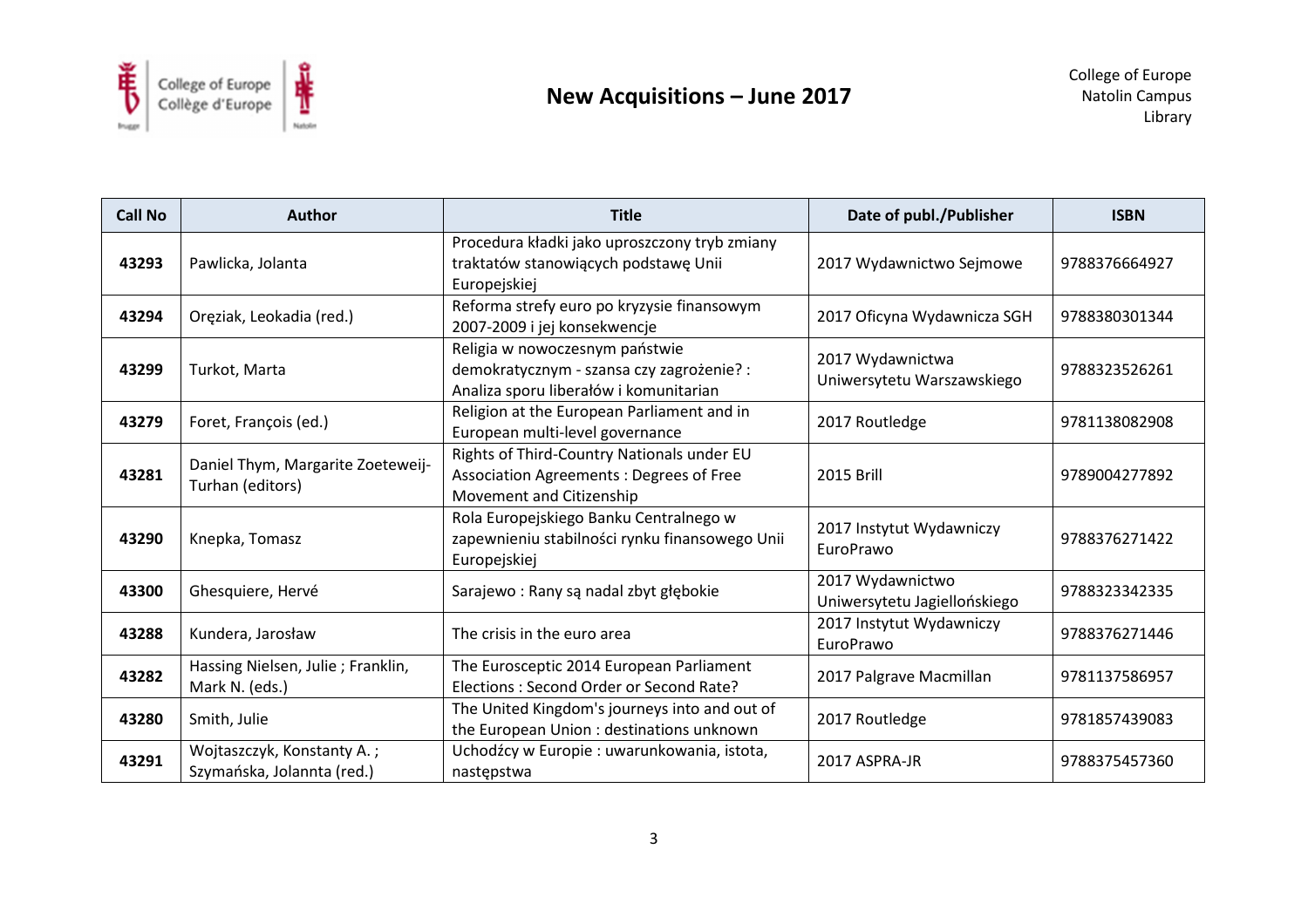

| <b>Call No</b> | <b>Author</b>                              | <b>Title</b>                                                                                        | Date of publ./Publisher | <b>ISBN</b>   |
|----------------|--------------------------------------------|-----------------------------------------------------------------------------------------------------|-------------------------|---------------|
| 43283          | Dynner, Glenn; Guesnet, Francois<br>(eds.) | Warsaw. The Jewish Metropolis: Essays in Honor<br>of the 75th Birthday of Professor Antony Polonsky | 2017 Brill              | 9789004328426 |
| 43301          | Rybarczyk, Marek                           | Wszystkie szaleństwa Anglików                                                                       | 2017 Fabuła Fraza       | 9788365411068 |
| 43302          | Medaille, John C.                          | Za wielcy by upaść: Alternatywne spojrzenie na<br>ekonomię, czyli kurs na prawdziwie wolny rynek    | 2017 Wektory            | 9788365842015 |
| 43287          | Przybojewska, Ilona                        | Znaczenie transeuropejskich sieci energetycznych<br>dla zapewnienia bezpieczeństwa energetycznego   | 2017 C.H. Beck          | 9788325594312 |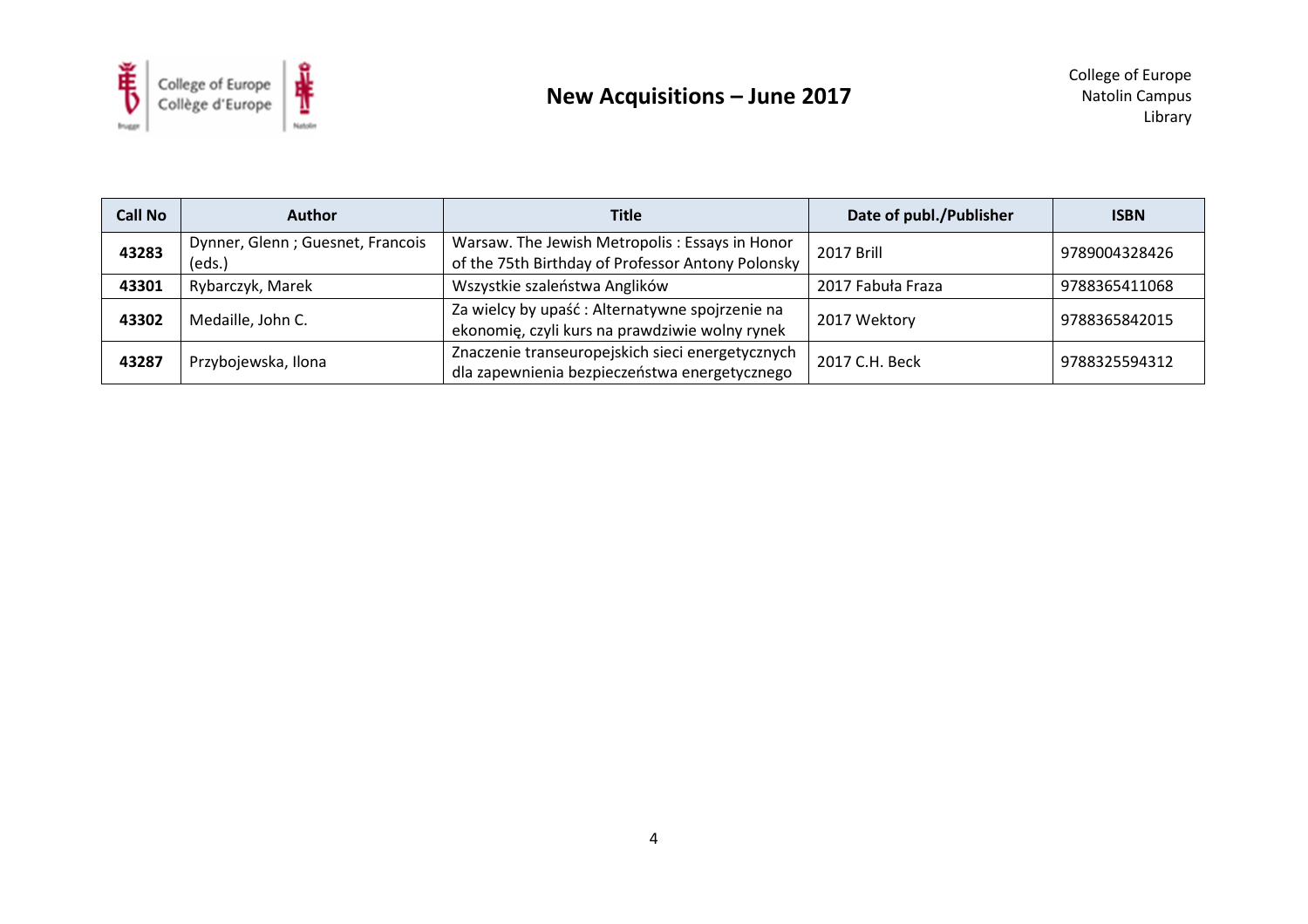

# **Electronic publications**

| <b>AUTHOR</b>                                                             | <b>TITLE</b>                                                                                                                       | <b>SERIES</b>             | PUBLISHER, DATE of PUBL.                |
|---------------------------------------------------------------------------|------------------------------------------------------------------------------------------------------------------------------------|---------------------------|-----------------------------------------|
| Avery Kolers                                                              | A moral theory of solidarity [electronic resource]                                                                                 | Oxford scholarship online | <b>Oxford University Press,</b><br>2016 |
| ed. by Florence Gaub<br>and Nicu Popescu;<br>foreword Antonio<br>Misiroli | After the EU Global Strategy [electronic resource] :<br><b>Building resilience</b>                                                 |                           | Institute for Security Studies,<br>2017 |
| Andrew S. Tompkins                                                        | Better active than radioactive! [electronic resource] :<br>anti-nuclear protest in 1970s France and West Germany                   | Oxford scholarship online | <b>Oxford University Press,</b><br>2016 |
| edited by Arnim Langer<br>and Graham K. Brown                             | Building sustainable peace [electronic resource] : timing<br>and sequencing of post-conflict reconstruction and<br>peacebuilding   | Oxford scholarship online | <b>Oxford University Press,</b><br>2016 |
| Gurchathen S. Sanghera                                                    | Child labour in India [electronic resource] : globalization,<br>power, and the politics of international children's rights         | Oxford scholarship online | <b>Oxford University Press,</b><br>2016 |
| <b>Matthew Dallek</b>                                                     | Defenseless under the night [electronic resource] : the<br>Roosevelt years, civil defense, and the origins of<br>homeland security | Oxford scholarship online | <b>Oxford University Press,</b><br>2016 |
| Taylor Owen                                                               | Disruptive power [electronic resource] : the crisis of the<br>state in the digital age                                             | Oxford scholarship online | <b>Oxford University Press,</b><br>2016 |
| edited by Charles H.<br>Anderton and Jurgen<br><b>Brauer</b>              | Economic aspects of genocides, other mass atrocities,<br>and their prevention [electronic resource]                                | Oxford scholarship online | <b>Oxford University Press,</b><br>2016 |
| William A. Birdthistle                                                    | Empire of the fund [electronic resource] : the way we<br>save now                                                                  | Oxford scholarship online | <b>Oxford University Press,</b><br>2016 |
| Daniel Friedman and<br><b>Barry Sinervo</b>                               | Evolutionary games in natural, social, and virtual worlds<br>[electronic resource]                                                 | Oxford scholarship online | <b>Oxford University Press,</b><br>2016 |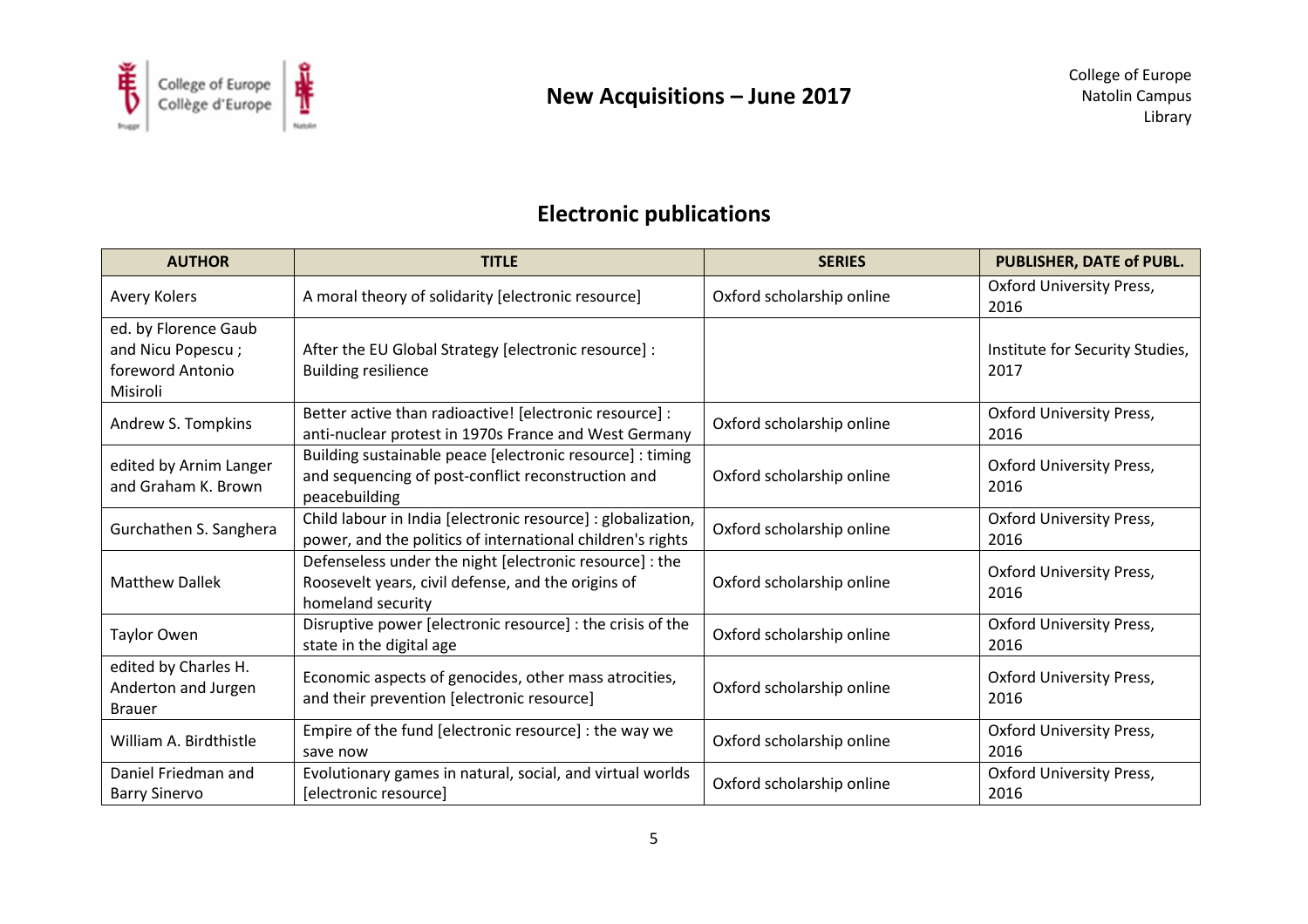

| <b>AUTHOR</b>                                                   | <b>TITLE</b>                                                                                                                                 | <b>SERIES</b>             | PUBLISHER, DATE of PUBL.                |
|-----------------------------------------------------------------|----------------------------------------------------------------------------------------------------------------------------------------------|---------------------------|-----------------------------------------|
| Ananth N. Madhavan                                              | Exchange-traded funds and the new dynamics of<br>investing [electronic resource]                                                             | Oxford scholarship online | <b>Oxford University Press,</b><br>2016 |
| edited by Benjamin Davis<br>[et al.]                            | From evidence to action [electronic resource] : the story<br>of cash transfers and impact evaluation in Sub Saharan<br>Africa                | Oxford scholarship online | <b>Oxford University Press,</b><br>2016 |
| Andy Sumner                                                     | Global poverty [electronic resource] : deprivation,<br>distribution, and development since the Cold War                                      | Oxford scholarship online | <b>Oxford University Press,</b><br>2016 |
| K. Theodore Hoppen                                              | Governing Hibernia [electronic resource] : British<br>politicians and Ireland 1800-1921                                                      | Oxford scholarship online | <b>Oxford University Press,</b><br>2016 |
| edited by Thomas Rixen,<br>Lora Anne Viola, and<br>Michael Zürn | Historical institutionalism and international relations<br>[electronic resource] : explaining institutional<br>development in world politics | Oxford scholarship online | <b>Oxford University Press,</b><br>2016 |
| Jacob S. Eder                                                   | Holocaust angst [electronic resource] : the Federal<br>Republic of Germany and American Holocaust memory<br>since the 1970s                  | Oxford scholarship online | <b>Oxford University Press,</b><br>2016 |
| Andreas Dür and Gemma<br>Mateo                                  | Insiders versus outsiders [electronic resource] : interest<br>group politics in multilevel Europe                                            | Oxford scholarship online | <b>Oxford University Press,</b><br>2016 |
| David Haven Blake                                               | Liking Ike [electronic resource] : how mad men and<br>celebrities remade politics in the 1950s                                               | Oxford scholarship online | <b>Oxford University Press,</b><br>2016 |
| Monika L. McDermott                                             | Masculinity, femininity, and American political behavior<br>[electronic resource]                                                            | Oxford scholarship online | <b>Oxford University Press,</b><br>2016 |
| Rafael Torres Sánchez                                           | Military entrepreneurs and the Spanish contractor state<br>in the eighteenth century [electronic resource]                                   | Oxford scholarship online | <b>Oxford University Press,</b><br>2016 |
| edited by Robert A. Cord<br>and J. Daniel Hammond               | Milton Friedman [electronic resource] : contributions to<br>economics and public policy                                                      | Oxford scholarship online | <b>Oxford University Press,</b><br>2016 |
| George Perkovich and<br><b>Toby Dalton</b>                      | Not war, not peace? [electronic resource] : motivating<br>Pakistan to prevent cross-border terrorism                                         | Oxford scholarship online | <b>Oxford University Press,</b><br>2016 |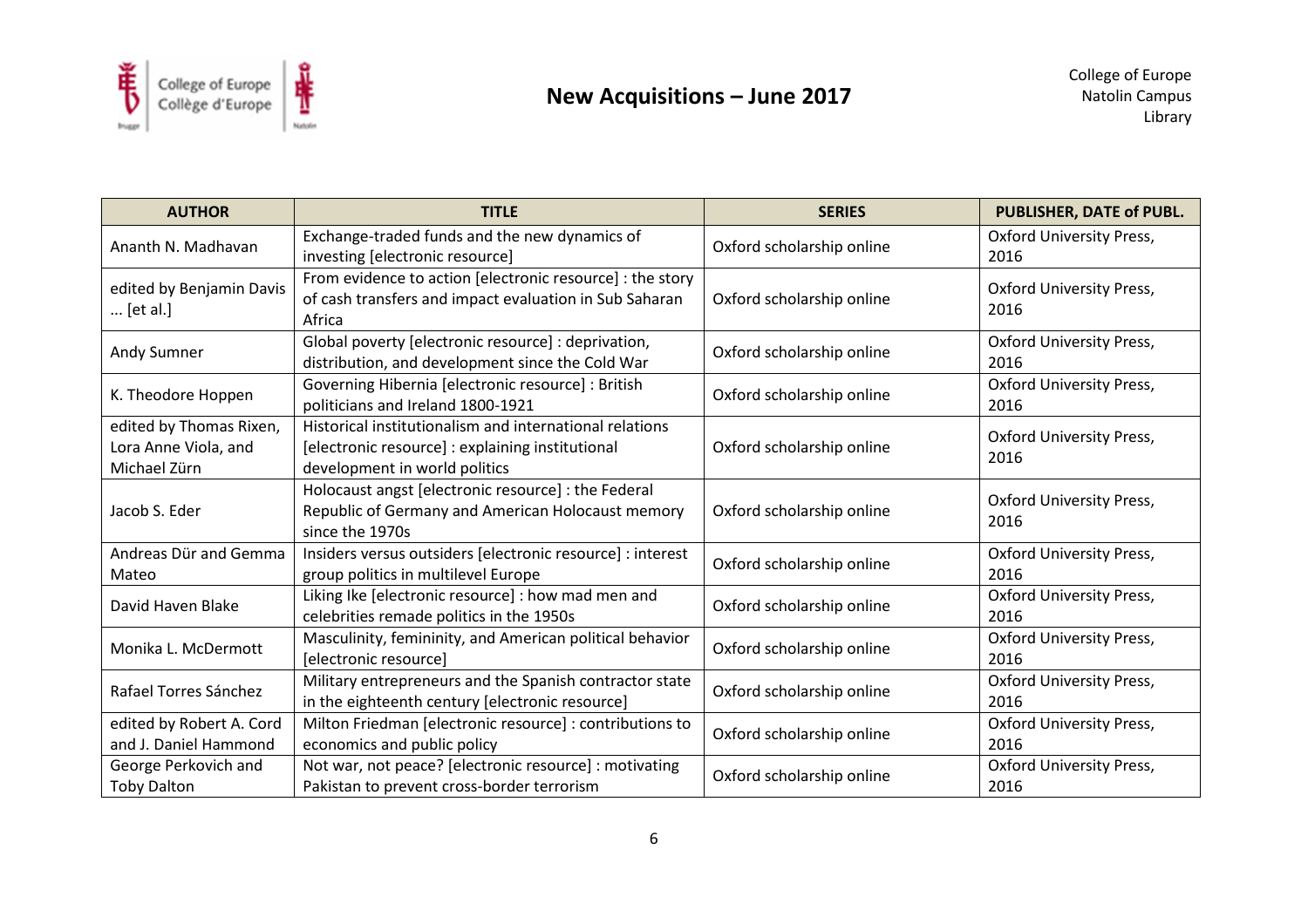

| <b>AUTHOR</b>                                      | <b>TITLE</b>                                                                                                                              | <b>SERIES</b>                                      | PUBLISHER, DATE of PUBL.                |
|----------------------------------------------------|-------------------------------------------------------------------------------------------------------------------------------------------|----------------------------------------------------|-----------------------------------------|
| Anthony J. Parel                                   | Pax Gandhiana [electronic resource] : the political<br>philosophy of Mahatma Gandhi                                                       | Oxford scholarship online                          | <b>Oxford University Press,</b><br>2016 |
| edited by Rohan<br>Mukherjee and Anthony<br>Yazaki | Poised for partnership [electronic resource] : deepening<br>India-Japan relations in the Asian century                                    | Oxford scholarship online                          | <b>Oxford University Press,</b><br>2016 |
| edited by Eva Pejsova,<br>Guy Banim                | Prevention better than cure [electronic resource] : the<br>EU's quiet diplomacy in Asia                                                   | <b>Report (Institute for Security</b><br>Studies). | Institute for Security Studies,<br>2017 |
| Sara Meger                                         | Rape loot pillage [electronic resource] : the political<br>economy of sexual violence in armed conflict                                   | Oxford scholarship online                          | <b>Oxford University Press,</b><br>2016 |
| Joe Hoover                                         | Reconstructing human rights [electronic resource] : a<br>pragmatist and pluralist inquiry into global ethics                              | Oxford scholarship online                          | <b>Oxford University Press,</b><br>2016 |
| Markus Haacker                                     | The economics of the global response to HIV/AIDS<br>[electronic resource]                                                                 | Oxford scholarship online                          | <b>Oxford University Press,</b><br>2016 |
| Robyn Linde                                        | The globalization of childhood [electronic resource] : the<br>international diffusion of norms and law against the<br>child death penalty | Oxford scholarship online                          | <b>Oxford University Press,</b><br>2016 |
| Bas van Bavel                                      | The invisible hand? [electronic resource] : how market<br>economies have emerged and declined since AD 500                                | Oxford scholarship online                          | <b>Oxford University Press,</b><br>2016 |
| Sübidey Togan                                      | The liberalization of transportation services in the EU<br>and Turkey [electronic resource]                                               | Oxford scholarship online                          | <b>Oxford University Press,</b><br>2016 |
| Sylvia Croydon                                     | The politics of police detention in Japan [electronic]<br>resource]: consensus of convenience                                             | Oxford scholarship online                          | <b>Oxford University Press,</b><br>2016 |
| <b>Volker Prott</b>                                | The politics of self-determination [electronic resource] :<br>remaking territories and national identities in Europe,<br>1917-1923        | Oxford scholarship online                          | <b>Oxford University Press,</b><br>2016 |